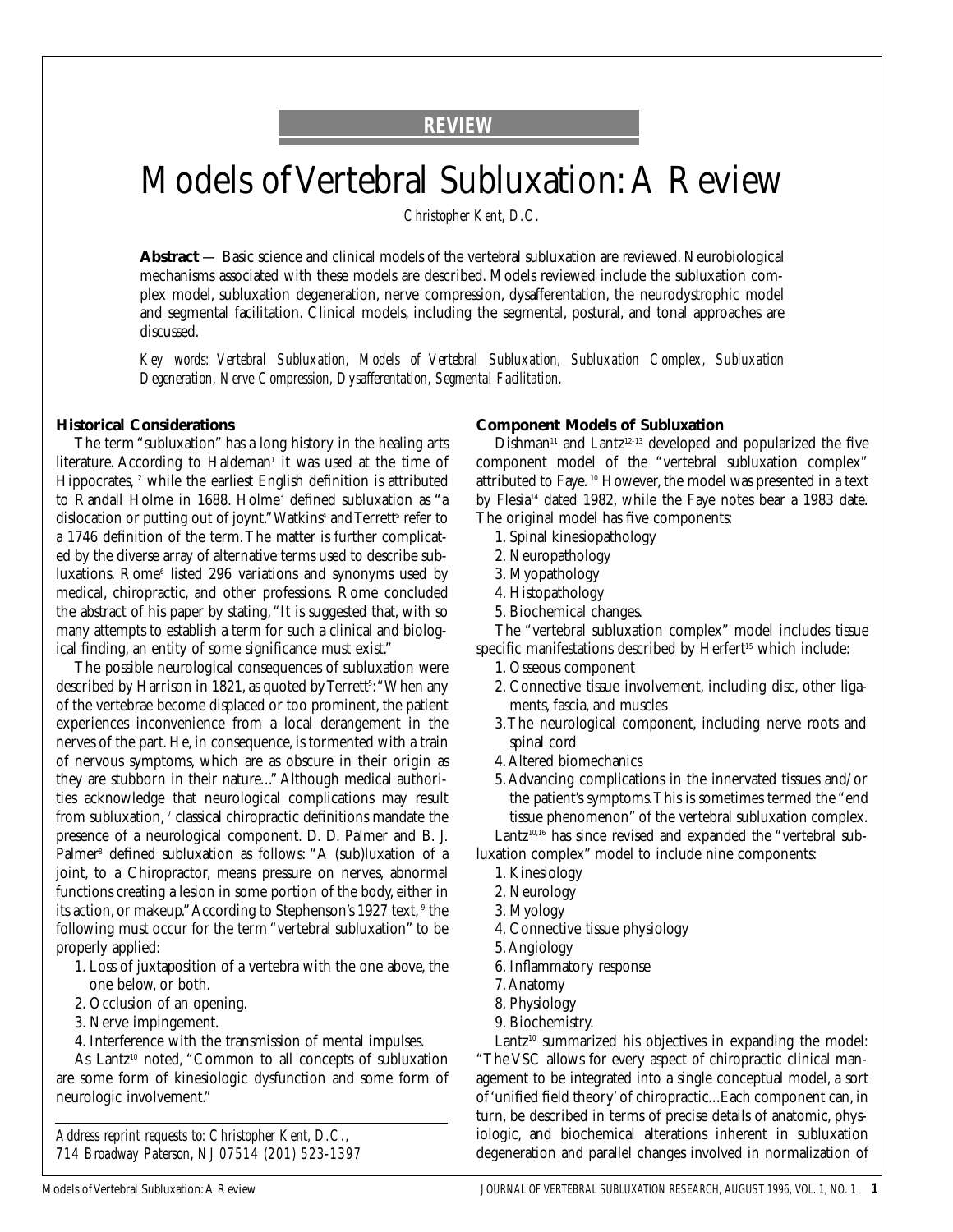structure and function through adjustive procedures." Whether this model will realize these objectives remains to be seen.

## **Subluxation Degeneration Model**

Subluxation degeneration has been described as a progressive process associated with abnormal spinal mechanics.The degenerative changes are associated with various mechanisms of neurological dysfunction. <sup>14</sup> Progressive degeneration of the cervical spine is thought to begin with the intervertebral discs, progressing to changes in the cervical vertebrae and contiguous soft tissues. <sup>16</sup> Several early investigators explored the relationship of spinal degenerative disease to neurological compromise.In 1838, Key17 described a case of cord pressure due to degenerative changes causing spinal canal stenosis. Bailey and Casamajor<sup>18</sup> reported that cord compression could result from spinal osteoarthritis. They suggested that disc thinning was the basic pathology underlying degenerative change. As early as 1926,  $Elliot<sup>19</sup>$  gave an account of how radicular symptoms could be caused by foraminal stenosis secondary to arthritic changes.

Several mechanisms have been suggested which may be operative in cervical spine degeneration. Resnick and Niwayama<sup>20</sup> used the term "intervertebral (osteo)chondrosis" to describe abnormalities which predominate in the nucleus pulposus. Osteoarthritis of the uncovertebral and zygapophyseal joints is another manifestation of cervical spine degeneration. Spondylosis is the term these authors applied to degenerative changes which occur as a result of enlarging annular defects which lead to disruption of the attachment sites of the disc to the vertebral body.This leads to the appearance of osteophytes. O'Connell<sup>21</sup> employed the term "spondylosis" in a broader context.Three lesions were described: disc protrusion into the intervertebral canal; primary spondylosis, characterized by degenerative changes between the vertebral bodies and zygapophyseal joints; and secondary spondylosis, associated with disc protrusion at a single spinal level.

In the lumbar spine, pathomechanics and torsional stress have been implicated as etiological factors in spinal degeneration.<sup>22-23</sup> It is likely that these factors are operative in the pathogenesis of cervical spine degeneration as well. Although it has been suggested that aging is responsible for degenerative changes in the spine, this appears to be an oversimplification.<sup>24</sup> For example, Lestini and Weisel<sup>16</sup> report that there is a high statistical correlation between disc degeneration and posterior osteophyte formation. Furthermore, it is noted that the incidence of degenerative changes varies from one segmental level to another. The C5/C6 level is most frequently involved, with C6/C7 being the level next most frequently affected.The C2/C3 level is the one least likely to exhibit degenerative changes. <sup>25</sup> Since the prevalence of cervical spine degenerative change is not uniform throughout the region, the hypothesis that degenerative change is associated with spinal pathomechanics deserves consideration.

Hadley<sup>25</sup> suggests that both aging and pathomechanics are operative in the pathogenesis of cervical spine degeneration.Age related disc degeneration causes hypermobilty, resulting in greater tractional forces on ligaments.This is said to result in the formation of reactive osteophytes. Trauma can result in local spondylotic changes.This is similar to MacNab's description of traction spur formation in the lumbar spine. <sup>26</sup>

Pesch et al.<sup>27</sup> measured the dimensions of the fifth, sixth, and seventh cervical vertebral bodies in 105 cadavers aged 16 to 91 years. Similar measurements were made on the third, fourth, and fifth lumbar vertebral bodies.The authors suggest that dynamic stressing of the cervical vertebral bodies leads laterally to friction between vertebral bodies at the uncovertebral joints, causing osteophytosis. Anteriorly, osteophytic formation is attributed weakness of the anterior longitudinal ligament, leading to anterior disc protrusion.

### **Neurological Consequences of Spinal Degeneration**

Neurological manifestations of spinal degeneration may be due to a variety of mechanisms.These include:

- 1. *Cord compression.* Compression of the spinal cord may result from disc protrusion, ligamentum flavum hypertrophy/corrugation, or osteophytosis. Myelopathy may result in cord pressure and/or pressure which interferes with the arterial supply. <sup>21, 28-30</sup> Payne and Spillane<sup>31</sup> found that myelopathy was more likely to occur in persons with congenitally small spinal canals who subsequently develop spondylosis. Hayashi et al. <sup>32</sup> report that in the cervical region, dynamic canal stenosis occurs most commonly in the upper disc levels of C3/C4 and C4/C5.
- 2. *Nerve root compression.* Compromise of the nerve roots may develop following disc protrusion or osteophytosis. 33 Symptoms are related to the nerve root(s) involved.
- 3. *Local irritation.*This includes irritation of mechanoreceptive and nociceptive fibers within the intervertebral motion segments. MacNab<sup>33</sup> reports that arm pain may occur without evidence of root compression.The pain is attributed to cervical disc degeneration associated with segmental instability.
- 4. Vertebral artery compromise. MacNab<sup>33</sup> advises that osteophytes may cause vertebral artery compression. Furthermore, Smirnov<sup>34</sup> studied 145 patients with pathology of the cervical spine and cerebral symptoms. Fifty nine percent had vertebrobasilar circulatory disorders.
- 5. *Autonomic dysfunction.* Symptoms associated with the autonomic nervous system have been reported. The Barre'- Lieou syndrome includes blurred vision, tinnitus, vertigo, temporary deafness, and shoulder pain.This phenomenon occurs following some cervical injuries, and is also known as the posterior cervical syndrome.<sup>35</sup> Stimulation of sympathetic nerves has been implicated in the pathogenesis of this syndrome. <sup>36</sup> Another manifestation of autonomic involvement, reflex sympathetic dystrophy, results in shoulder and arm pain accompanied by trophic changes. 37

## **Nerve Root Compression Model**

Compression of spinal nerves has traditionally been proposed as a mechanism associated with spinal subluxation, <sup>38</sup> although attempts have been made to discredit the premise that subluxations cause nerve interference by mechanical compression. <sup>39</sup> Results of early animal studies of nerve compression reported that pressures ranging from 130 mm Hg to over 1000 mm Hg were required to produce a significant compression block. 40-42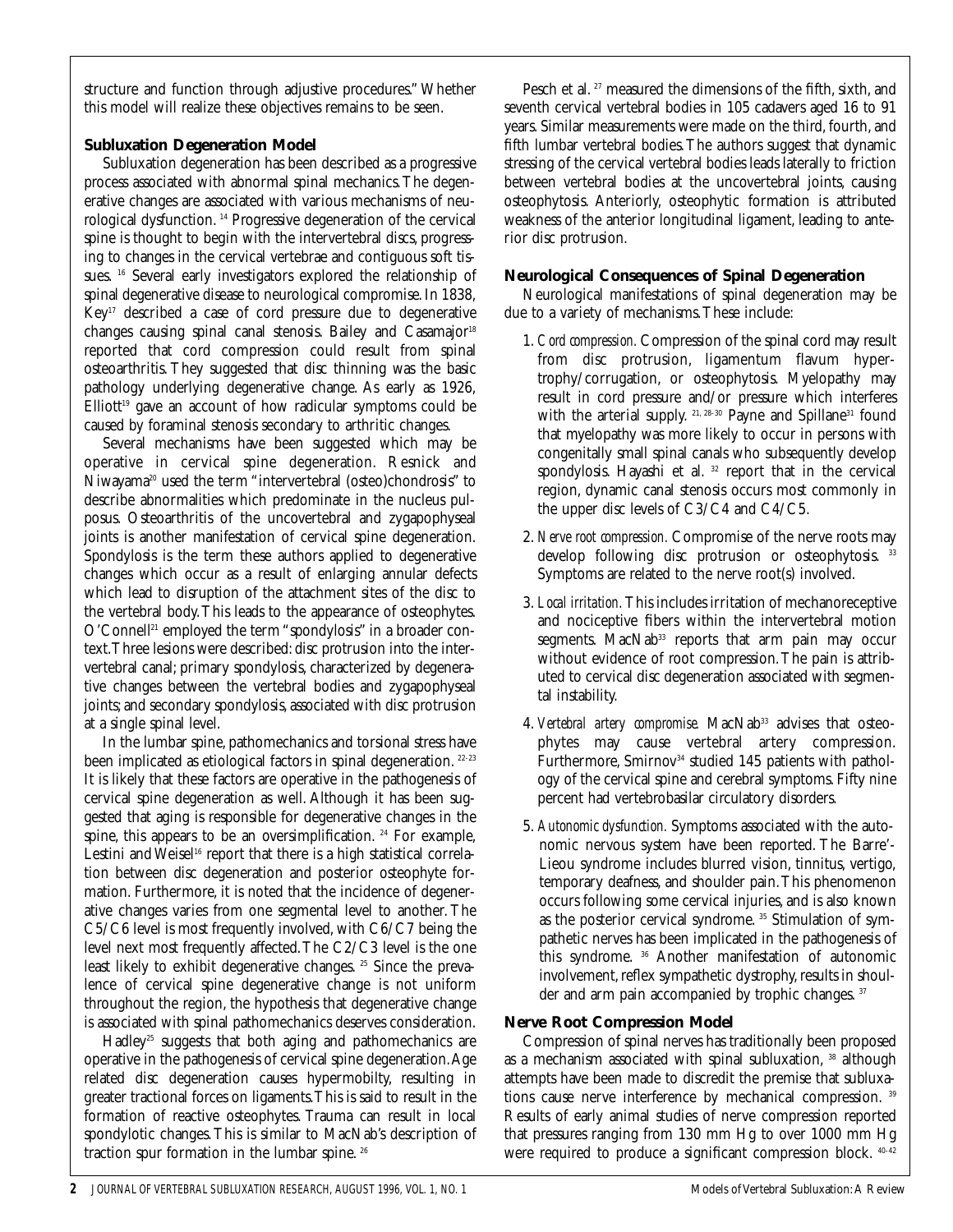However, these older studies dealt with peripheral nerves, not spinal roots.

Sunderland and Bradley<sup>43</sup> reported that spinal roots may be more susceptible to mechanical effects because of their lack of the perineurium and funicular plexus formations present in peripheral nerves. However, few experimental studies involving compression of nerve roots were reported in the literature. <sup>44</sup> Those which were reported were criticized. <sup>45</sup>

In 1975, Sharpless<sup>45</sup> reported the results of a series of animal experiments to determine the susceptibility of spinal roots to compression block.These investigations were supported by the ICA and the ACA.The results were published in a monograph by the National Institutes of Health. Sharpless described his results as "astonishing" and "spectacular." According to the report, "A pressure of only 10 mm Hg produced a significant conduction block, the potential falling to 60% of its initial value in 15 minutes, and to half of its initial value in 30 minutes.After such a small compressive force is removed, nearly complete recovery occurs in 15 to 30 minutes.With higher levels of pressure, we have observed incomplete recovery after many hours of recording." Korr<sup>46</sup> listed factors which render nerve roots more vulnerable to mechanical effects than peripheral nerves:

- 1.Their location within the intervertebral foramen is in itself a great hazard.
- 2. Spinal roots lack the protection of epineurium and perineurium.
- 3. Since each root is dependent on a single radicular artery entering via the foramen, the margin of safety provided by collateral pathways is minimal.
- 4.Venous congestion may be more common in the roots because the radicular veins would probably be immediately compressed by any reduction in foraminal diameter. There is also the possibility of reflux from the segmental veins through pressure damaged valves; and venous congestion would have additional consequences because the swelling, being within the foramen, would contribute to compression of the other intraforaminal structures.
- 5. Circulation to the dorsal root ganglion is especially vulnerable.

Contemporary papers have been published concerning nerve root compression. In 1995, Konno et al. <sup>47</sup> reported results similar to those of Sharpless, noting that compression of the nerve roots of the cauda equina with as little as 10 mm Hg of pressure resulted in decreased action potentials. Rydevik<sup>48</sup> described other adverse effects of nerve root compression:"Venous blood flow to spinal roots was blocked with 5-10 mm Hg of pressure. The resultant retrograde venous stasis due to venous congestion is suggested as a significant cause of nerve root compression. Impairment of nutrient flow to spinal nerves is present with similar low pressure." Hause<sup>49</sup> observed that compressed nerve roots can exist without causing pain.Also described in the paper was a proposed mechanism of progression, where mechanical changes lead to circulatory changes, and inflammatogenic agents may result in chemical radiculitis.This may be followed by dis-

turbed CSF flow, defective fibrinolysis and resulting cellular changes.The influence of the sympathetic system may result in synaptic sensitization of the CNS and peripheral nerves, creating a "vicious circle" resulting in radicular pain.

Kuslich, Ulstrom, and Michael<sup>50</sup> discussed the importance of mechanical compromise of nerve roots in the production of radicular symptoms.Their human surgical studies revealed that "Stimulation of compressed or stretched nerve roots consistently produced the same sciatic distribution of pain as the patient experienced preoperatively...we were never able to reproduce a patient's sciatica except by finding and stimulating a stretched, compressed, or swollen nerve root."The importance of asymptomatic lesions was reported by Wilberger and Pang<sup>51</sup> who followed 108 asymptomatic patients with evidence of herniated discs. They reported that within three years, 64% of these patients developed symptoms of lumbosacral radiculopathy. Schlegal et al., <sup>52</sup> Kirkaldy-Willis<sup>53</sup> and Manelfe<sup>54</sup> noted that subluxation of the facet joints may be associated with nerve root entrapment and spinal stenosis, particularly when degenerative disease is present. The degenerative changes are described as a progressive "cascade." Nerve root compression is one of many mechanisms of neural disruption which may be associated with vertebral subluxation. While some may criticize the "garden hose" model as being overly simplistic, the nerve root compression hypothesis is far from obsolete.

## **Dysafferentation Model**

The neurological dysfunction associated with the vertebral subluxation may take other forms. The intervertebral motion segment is richly endowed by nociceptive and mechanoreceptive structures. As a consequence, biomechanical dysfunction may result in an alteration in normal nociception and/or mechanoreception. Aberrated afferent input to the CNS may lead to dysponesis.To use the contemporary jargon of the computer industry,"garbage in—garbage out."Appreciation of these processes begins with an understanding of the neuroanatomy of the tissues of the intervertebral motion segment.

Several papers have described the innervation of human cervical and lumbar intervertebral discs. Bogduk et al. <sup>55</sup> observed that the lumbar intervertebral discs are supplied by a variety of nerves. According to Bogduk, the sinuvertebral nerve supplies the posterior aspect of the disc and the posterior longitudinal ligament. The posterolateral aspects are innervated by adjacent ventral primary rami and from the grey rami communicantes. The lateral aspects of the disc are innervated by the rami communicantes.The anterior longitudinal ligament is innervated by recurrent branches of rami communicantes. Clinically, Bogduk<sup>56</sup> stated that intervertebral discs can be a source of pain without rupture or herniation. Torsional stress may result in circumferential tears in the innervated outer third of the annulus. Compression injuries may lead to internal disruption of the disc, resulting in mechanical or chemical stimulation of the nerve endings in the annulus.

Nakamura et al.<sup>57</sup> reported that the anterior portion of lumbar intervertebral discs is innervated by sympathetic fibres alone. Sympathetic afferents return through the sympathetic trunks and the rami communicantes and pass through the same dorsal horn as the somatosensory afferents. The posterior portion of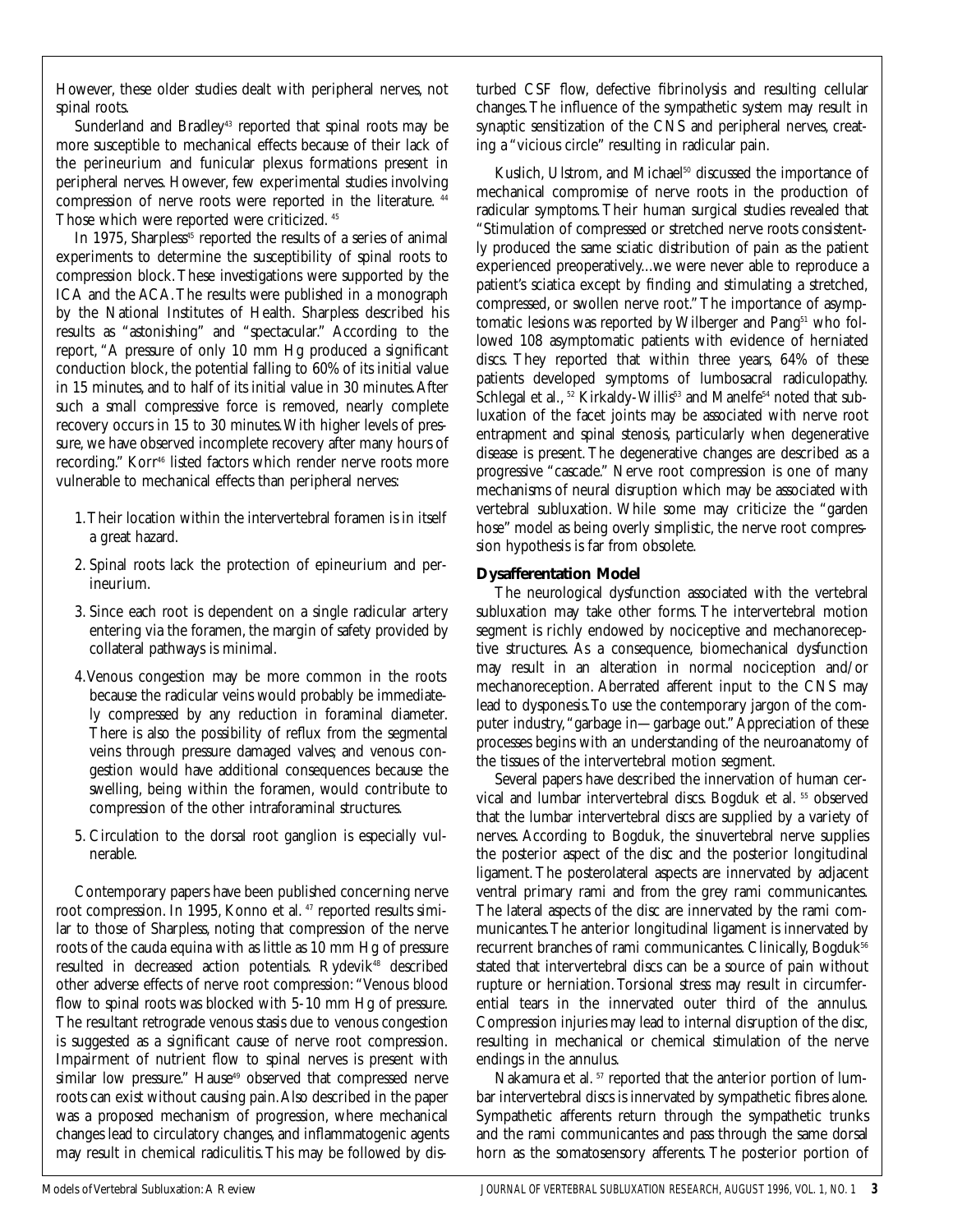the disc is innervated by sinuvertebral nerves derived from the recurrent branch of the spinal nerve, or both the recurrent spinal nerve and sympathetic nerve.These authors observed that dual innervation exists in the intervertebral discs of the lumbar region, and that no other organs are known to have such dual innervation.

Bogduk et al. <sup>58</sup> examined the nerve supply to the cervical intervertebral discs.The sinuvertebral nerves were found to supply the disc at their level of entry as well as the disc above. Nerve fibers were found as deeply as the outer third of the annulus. Mendel<sup>59</sup> et al. stated that nerves were seen throughout the annulus. In addition, receptors resembling Pacinian corpuscles and Golgi tendon organs were seen in the posterolateral region of the disc.The authors conclude that human cervical intervertebral discs are supplied with both nerve fibers and mechanoreceptors.

Human cervical facet joints are also equipped with mechanoreceptors. McLain<sup>60</sup> found Type I, Type II, and Type III mechanoreceptors, as well as unencapsulated nerve endings in the cervical facet joints of normal subjects. The author stated, "The presence of mechanoreceptive and nociceptive nerve endings in cervical facet capsules proves that these tissues are monitored by the central nervous system and implies that neural input from the facets is important to proprioception and pain sensation in the cervical spine. Previous studies have suggested that protection muscular reflexes modulated by these types of mechanoreceptors are important in preventing joint instability and degeneration." Wyke<sup>61-62</sup> has described articular mechanoreceptors, and explored the clinical implications of dysafferentation in pain perception.

Besides the discs and articular capsules, mechanoreceptors and other neural tissues have been described in the ligaments attached to the spine. Jiang et al. <sup>63</sup> noted that Pacinian corpuscles were scattered randomly, close to blood vessels, whereas Ruffini corpuscles were seen in the periphery of human supraspinal and interspinal ligaments. Rhalmi et al. <sup>64</sup> found nerve fibers in the ligamentum flavum, the supraspinal ligament, and the lumbodorsal fascia.

Alterations in mechanoreceptor function may affect postural tone. Murphy<sup>65</sup> summarized the neurological pathways associated with the maintenance of background postural tone:"Weight bearing disc and mechanoreceptor functional integrity regulates and drives background postural neurologic information and function (muscular) through the unconscious mechanoreception anterior and posterior spinocerebellar tract, cerebellum, vestibular nuclei, descending medial longitudinal fusciculus (medial and lateral vestibulospinal tracts), regulatory anterior horn cell pathway."The anterior horn cells provide motor output which travels via motor nerves to muscle fibres.

Although stimulation of articular mechanoreceptors may exert an analgesic effect, use of manipulation for the episodic, symptomatic treatment of pain is not chiropractic.The authors of the remarkable book Segmental Neuropathy,<sup>66</sup> published in the 1960's by Canadian Memorial Chiropractic College, proposed the concept of a "neural image," dependent upon the integrity of neural receptors and afferent pathways. If afferent input is compromised, efferent response may be qualitatively and quantitatively compromised. Correcting the specific vertebral

subluxation cause is paramount to restoring normal afferent input to the CNS, and allowing the body to correctly perceive itself and its environment.

## **Neurodystophic Model**

The "neurodystrophic" model suggests that neural dysfunction is stressful to body tissues and that "lowered tissue resistance" can modulate specific and nonspecific immune responses and may alter the trophic function of the involved nerves. A growing number of investigators are exploring the common denominators in disease processes, and the role of the nervous, immune, and endocrine systems in pathogenesis. <sup>67</sup>

Korr<sup>68</sup> proposed that spinal "lesions" (analogous to the vertebral subluxation) are associated with exaggerated sympathetic activity as well as exaggerated paraspinal muscle tone. It is interesting that Korr, like D.D. Palmer, employed the term "tone" in reference to ambient nervous system activity.According to Korr, "High sympathetic tone may alter organ and tissue responses to hormones, infectious agents, and blood components." The mechanism postulated by Korr was one of segmental facilitation. Decreased thresholds in efferent neurons arising from the anterior and lateral horn cells are postulated to result in increased impulse traffic to the somatic and visceral structures innervated by the affected neurons.

More recently, other authors have explored the relationship of sympathetic activity to immune system function in greater depth. Murray et al. <sup>69</sup> examined the effect of sympathetic stimulation on the immune system. Sympathetic stimulation was induced in human volunteers by exhaustive exercise.They found that acute sympathetic stimulation leads to selective release of immunoregulatory cells into the circulation, with subsequent alterations in cellular immune function. These authors stated, "Growing evidence suggests that immune function is regulated in part by the sympathetic nervous system. Sympathetic nerve endings densely innervate lymphoid tissue such as the spleen, lymph nodes and thymus, and lymphoid cells have beta 2 andregenergic receptors." In their experiments, there was a sharp rise in T suppressor/cytotoxic cells and natural killer cells following sympathetic stimulation. However, only modest rises were seen in T helper and B cells.The cells most affected, the T suppressor/cytotoxic cells and the natural killer cells, are those with the largest density of beta receptors."

Felten et al. <sup>70</sup> reported that the neurotransmitter norepinephrine is present in postganglionic sympathetic fibers which innervate lymphoid organs and act on the spleen. Furthermore, there are available receptors on cells in the white pulp and the localized neurotransmitter terminal which directly contact T lymphocytes in the periarticular lymphatic sheath. The authors propose that norepinephrine in lymphoid organs fulfills the criteria for neurotransmission, and plays a significant role in the modulation of immune responses.They state,"Stressful conditions lead to altered measures of immune function, and altered susceptibility to a variety of diseases. Many stimuli, which primarily act on the central nervous system, can profoundly alter immune responses.The two routes available to the central nervous system for communication with peripheral organs are neuroendocrine channels and autonomic nerve channels." In a more recent paper, Felten's team<sup>71</sup> reviewed aspects of neural-immune signaling. Noradrenergic and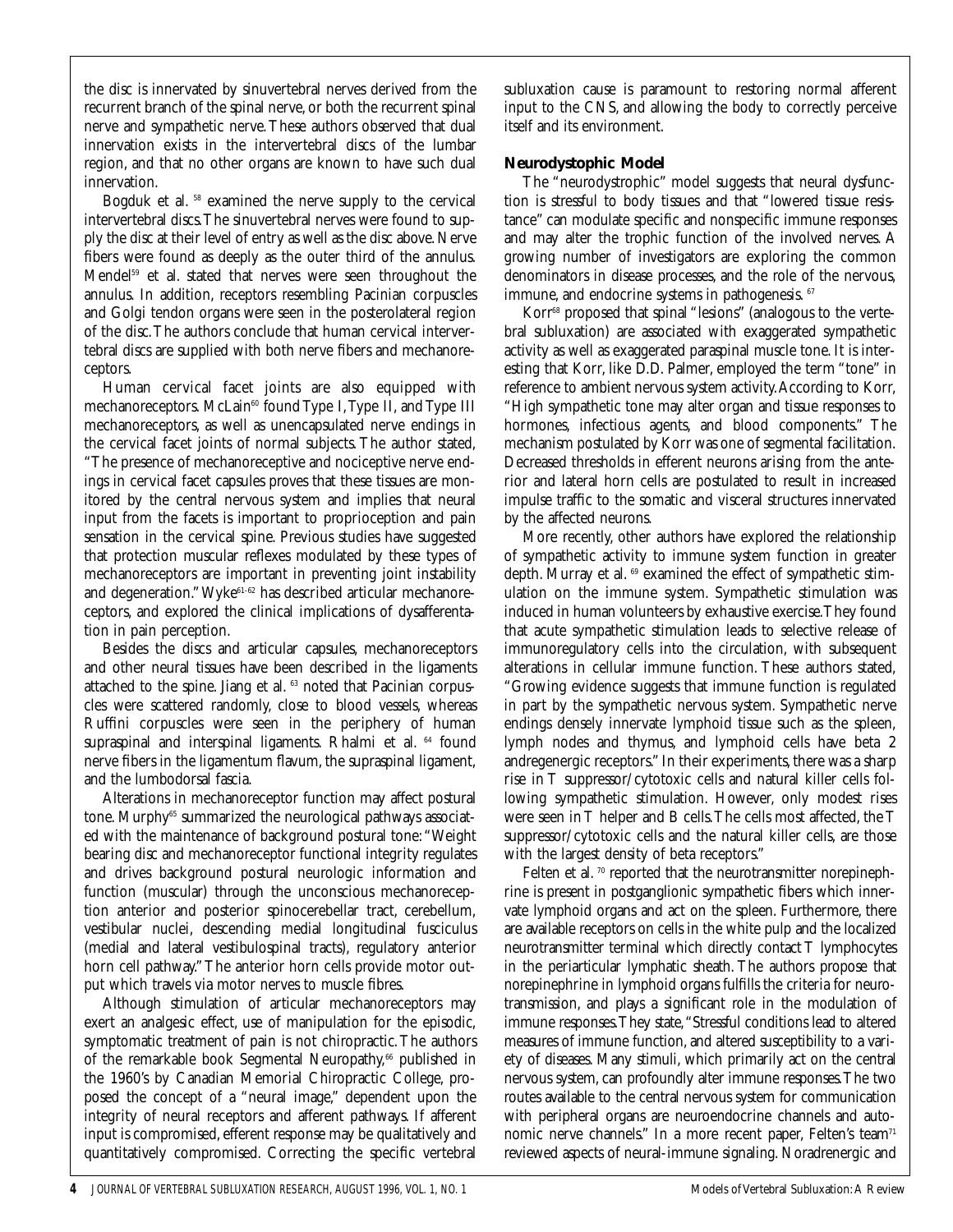peptidergic nerve fibers abundantly innervate the parenchyma of both primary (bone marrow) and secondary (spleen, lymph nodes) lymphoid organs. Nerve fibers distribute within the parenchyma of these organs, as well as along smooth muscle compartments. Both noradrenaline and peptides such as substance P have been shown to fulfill the basic criteria for neurotransmission with lymphocytes, macrophages, and other immunocytes as targets. Denervation or pharmacological manipulation of these neurotransmitters can profoundly alter immunological reactivity at the individual cellular level, at the level of complex multicellular interactions (such as antibody response), and at the level of host responses to a disease-producing challenge."

The relationship between the nervous system and the immune system has attracted the attention of the popular press. An article in the New York Times<sup>72</sup> stated, "Scientists have found the first evidence of an anatomical connection between the nervous system and the immune system. Nerve cell endings in the skin and white blood cells of the immune system are in intimate contact, and chemicals secreted by the nerves can shut down immune system cells nearby."The New York Times author was describing the findings of a paper written by Hossi et al. <sup>73</sup>

Inflammatory disease is influenced by the nervous system. Undem74 noted that nerve stimulation can affect the growth and function of inflammatory cells. Sternberg et al. <sup>75</sup> stated, "The central nervous system may coordinate both behavioral and immunologic adaptation during stressful situations. The pathophysiologic perturbation of this feedback loop, through various mechanisms, results in the development of inflammatory syndromes, such as rheumatoid arthritis, and behavioral syndromes, such as depression.Thus, diseases characterized by both inflammatory and emotional disturbances may derive from common alteration in specific central nervous system pathways. Fricchoine and Stefano<sup>76</sup> also reviewed what they termed the "neuroendocrine-neuroimmune stress response system." <sup>9</sup> Central nervous system influences on lymphocyte migration was addressed by Ottaway and Husband.<sup>77</sup> These authors suggested that "Many of the alterations in immunity resulting from CNS activity may be explained in terms of changes in lymphocyte migration patterns in response to endocrine signals, neural signals via neurotransmitter release, or direct contacts between nerves and cells of the immune system." Weihe and Krekel78 observed that "peptides, being present in small-diameter nerve fibers, could exert an indirect immunoregulatory role by influencing vascular tone and/or permeability."

A very interesting hypothesis proposed by Grossman et al. <sup>79</sup> is that cells can learn to associate responsiveness to antigens and other immunoactive agents, with responsiveness to signals originating in the CNS delivered via neuroendocrine or autonomic nervous channels.They propose storage (memory) of stimuli in the immune system rather than in the brain. Just what does this mean to the chiropractor? Can spinal adjustments alter immune system activity? Brennan et al. <sup>80</sup> found that when a thoracic "manipulation" was applied, the response of polymorphonuclear neutrophils isolated from blood collected 15 minutes after the manipulation was significantly higher than blood collected 15 minutes before and 30 and 45 minutes after manipulation. A slight, but significant rise in substance P was also observed.

What are the clinical implications of the nervous system—

immune system link? A small controlled study of HIV positive patients was conducted by Selano et al. <sup>81</sup> The effects of specific upper cervical adjustments on the immune system CD4 cell counts of HIV positive individuals was studied. Half the patients received atlas adjustments based upon Grostic upper cervical analysis. The other half received a placebo in the form of an inactive adjusting instrument applied to the mastoid bone. Over the six month period of the study, the control group experienced a 7.96% decrease in CD4 cell counts, while the adjusted group experienced a 48% increase in CD4 cell counts over the same period. Contemporary research is beginning to shed light on the neurobiological mechanisms which may explain the outstanding clinical results chiropractors have experienced when managing patients with infectious diseases.The popular press has been filled with stories describing the emergence of antibiotic resistant pathogens, and the futility of the long term strategy of developing new, stronger antibiotics. 82- 83 As author Geoffrey Cowley observed,"Drug resistant microbes don't threaten us all equally. A healthy immune system easily repels most bacterial invaders, regardless of their susceptibility to drugs." <sup>84</sup> Maintaining a healthy immune system depends upon maintaining a healthy nervous system.

#### **Clinical Applications**

It is obvious that these neurobiological models are not mutually exclusive, and that any or all may be operative in a given patient. Clinical practice requires that theoretical models of nerve dysfunction be operationalized. This process has resulted in the development of clinical operational models. Selection of outcomes assessments is dependent upon the nature of the model employed by the practitioner.

Cooperstein<sup>85</sup> described two broad approaches to chiropractic technique, the segmental approach and the postural approach. Murphy<sup>86</sup> added a third, the tonal approach. These conceptual models determine the nature of the analytical procedures employed, the type of adjustments applied, and the criteria for determining the success or failure of a given intervention.

A summary of each follows:

- 1. *The segmental model.* Subluxation is described in terms of alterations in specific intervertebral motion segments. In segmental approaches, the involved motion segments may be identified by radiographic procedures which assess intersegmental disrelationships, or by clinical examination procedures such as motion palpation. Examples of segmental approaches are the Gonstead<sup>87</sup> and Diversified techniques. 88
- 2 . *Postural approaches.* In postural approaches, subluxation is seen as a postural distortion. Practitioners of postural approaches assess "global" subluxations using postural analysis and radiographic techniques which evaluate spinal curves and their relationship to the spine as a whole. Examples of techniques emphasizing a postural approach are Pettibon Spinal Biomechanics<sup>89</sup> and Applied Spinal Bioengineering. 90- 91
- 3. *Tonal approaches.* In 1910, D. D. Palmer<sup>92</sup> wrote, "Life is an expression of tone.Tone is the normal degree of nerve tension. Tone is expressed in function by normal elasticity,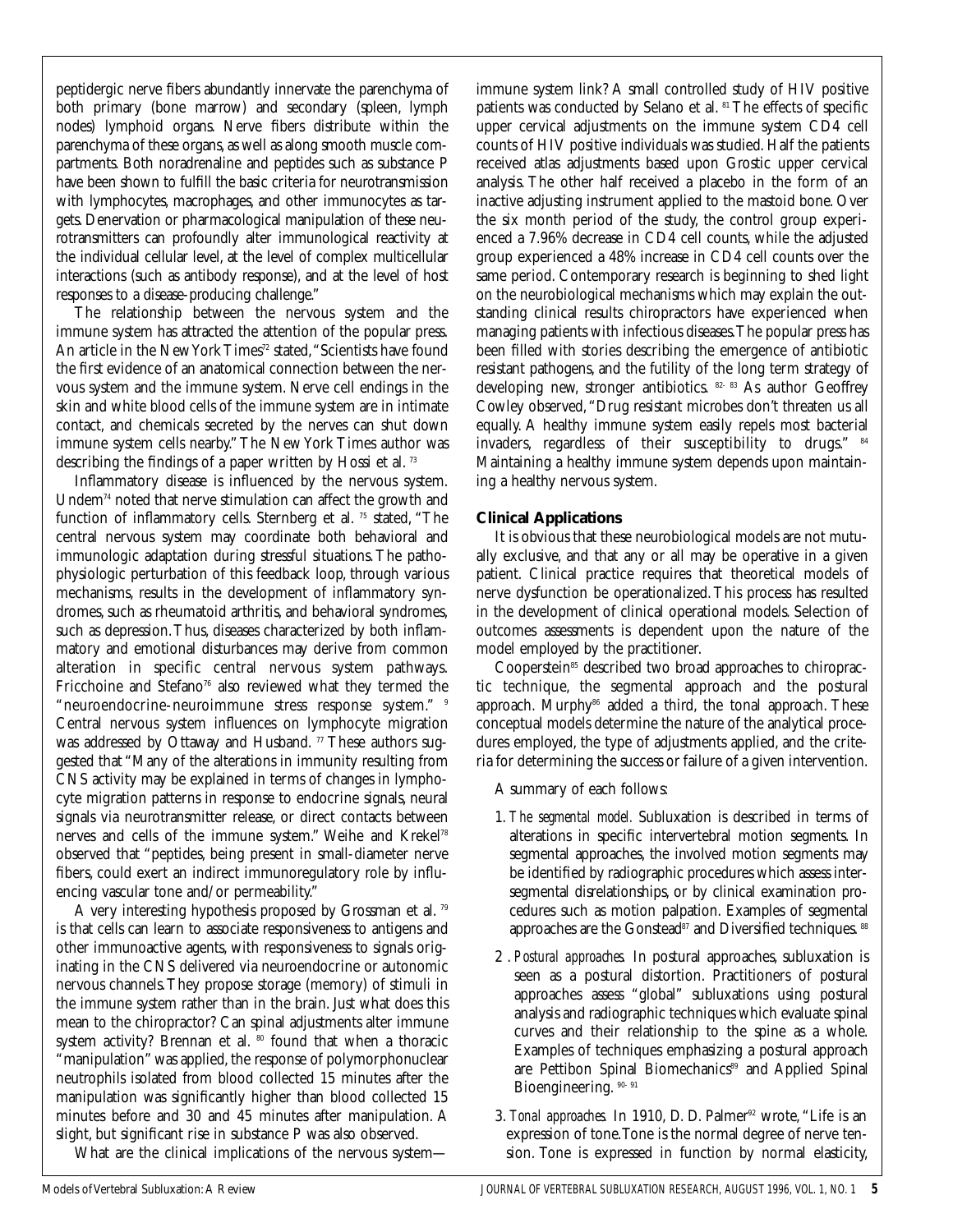strength, and excitability...the cause of disease is any variation in tone."Tonal approaches tend to view the spine and nervous system as a functional unit. Tonal approaches emphasize the importance of functional outcomes, and acknowledge that clinical objectives may be achieved using a variety of adjusting methods. Examples of tonal approaches include Network Spinal Analysis<sup>92-93</sup> and Torque-release Technique. <sup>94</sup>

#### **Conclusion**

In reviewing the preceeding basic science and clinical models of the subluxation, it may be seen that the wide diversity of techniques in chiropractic may use different methods, but generally share the common objective of correcting spinal nerve interference caused by vertebral subluxation. Commonality and accountabiliy may be achieved through the development of models which emphasize clinical outcomes, yet afford the practitioner flexibility in determing how those objectives are achieved. Such outcomes include, but are not limited to, evidence of functional integrity of the nervous system, and improvement in general health and quality of life indicators. Research resources should be directed toward the development of models and clinical strategies which result in more predictable and more efficient practice procedures.

#### **References**

- 1. Haldeman S. The pathophysiology of the the spinal subluxation. In: Goldstein M, ed. The Research Status of Spinal Manipulative Therapy. Bethesda, MD: DHEW publication no. (NIH) 76-998, 1975
- 2.Adams F (trans). The Genuine Works of Hippocrates. Volume 2. London: Sydenham Society, 1849
- 3. Holme R.Academy of Armory. Menston, England: Published by the author in 1688. Reprinted by The Scholar Press, Ltd., 1972
- 4.Watkins RJ. Subluxation terminology since 1746. J Can Chiro Assoc 1968; 12(4):20
- 5.Terrett AJC.The search for the subluxation: an investigation of medical literature to 1985. Chiro History 1987; 7:29
- 6. Rome PL. Usage of chiropractic terminology in the literature: 296 ways to say "subluxation": complex issues of the vertebral subluxation. Chiropractic Technique 1996; 8(2):49
- 7. Evans DK. Anterior cervical subluxation. J Bone Joint Surg (Br) 1976; 58(3):318
- 8. Palmer DD, Palmer BJ. The Science of Chiropractic. Davenport, IA: The Palmer School of Chiropractic, 1906
- 9. Stephenson RW. Chiropractic Text-book. Davenport, IA: Palmer School of Chiropractic, 1927
- 10. Lantz CA.The subluxation complex. In: Gatterman MI,ed. Foundations of Chiropractic Subluxation. St. Louis, MO: Mosby, 1995
- 11. Dishman R. Review of the literature supporting a scientific basis for the chiropractic subluxation complex. J Manipulative Physiol Ther 1985; 8(3):163
- 12. Lantz CA. The vertebral subluxation complex part 1: introduction to the model and the kinesiological component. Chiropractic Research Journal 1989; 1(3):23
- 13. Lantz CA.The vertebral subluxation complex part 2: neuropathological and myopathological components. Chiropractic Research Journal 1990; 1(4):19
- 14. Flesia J. Renaissance:A Psychoepistemological Basis for the New Renaissance Intellectual. Renaissance International, Colorado Springs, CO, 1982
- 15. Herfert R. Communicating the Vertebral Subluxation Complex, Herfert Chiropractic Clinics, East Detroit, MI, 1986
- 16. Lestini WF,Wiesel SW.The pathogenesis of cervical spondylosis. Clin Orthop 1989; Feb. 238:69
- 17. Key CA. On paraplegia depending on the ligaments of the spine. Guy's Hosp Rep 1838; 3:17
- 18. Bailey P, Casamajor L. Osteoarthritis of the spine as a cause of compression of the spinal cord and its roots. J Nerv Ment Dis 1911; 38:588
- 19. Elliott GR. A contribution to spinal osteoarthritis involving the cervical region. J Bone Joint Surg 1926; 8:42
- 20. Resnick D, Niwayama G. Diagnosis of Bone and Joint Disorders, Volume 3. Philadelphia, PA:WB Saunders Co., 1988
- 21. O'Connell JE. Involvement of the spinal cord by intervertebral disc protrusions. Br J Surg 1955; 43:225
- 22. Miller J, Schmatz B, Schultz A. Lumbar disc degeneration: Correlation with age, sex, and spine level in 600 autopsy specimens. Spine 1988; 13:173
- 23. Farfan HF, Cossette JW, Robertson GH,Wells RV.The effects of torsion on the lumbar intervertebral joints:The role of torsion in the production of disc degeneration. J Bone Joint Surg (Am) 1970; 52A(3):468
- 24. Kent C, Holt F, Gentempo P. Subluxation degeneration in the lumbar spine: Plain film and MR imaging considerations. ICA Review 1991; 47(1):55
- 25. Hadley LA.Anatomico-Roentgenographic Studies of the Spine. Chapters IV and IX. Springfield, IL: Charles C.Thomas, 1981
- 26. MacNab I. The traction spur: An indicator of segmental instability. J Bone Joint Surg 1971; 53A:663
- 27. Pesch HJ, Bischoff W, Becker T, Seibold H. On the pathogenesis of spondylosis deformans and arthrosis uncovertebralis: comparative form-analytical radiological and statistical studies on lumbar and cervical vertebral bodies. Arch Orthop Trauma Sur 1984; 103(3):201
- 28.Taylor AR. Mechanism and treatment of spinal cord disorders associated with cervical spondylosis. Lancet 1953; 1:717
- 29. Mair WG, Druckman R.The pathology of spinal cord lesions and their relations to the clinical features in protrusion of cervical intervertebral discs. Brain 1953; 76:70
- 30. Maiuri F, Gangemi M, Gambardella A, Simari R, D'Andrea F. Hypertrophy of the ligamenta flava of the cervical spine. Clinico-radiological correlations. J Neurosurg Sci 1985; 29(2):89
- 31. Payne EE, Spillane JD.The cervical spine. An anatomico-pathological study of 70 specimens (using a special technique) with particular reference to the problem of cervical spondylosis. Brain 1957; 80:571
- 32. Hayashi H, Okada K, Ueno R. (Etiologic factors of cervical spondylotic myelopathy in aged patients—clinical and radiological studies). Nippon Seikeigeka Gakkai Zasshi 1987; 61(10):1015. (Published in Japanese— English abstract)
- 33. MacNab I. Cervical spondylosis. Clin Orthop 1975; 109:69
- 34. Smirnov VA. (The clinical picture and pathogenesis of cerebral symptomatology in diseases of the cervical region of the spine). Zh Nervopatol Psikhiatr 1976; 76(4):523. Published in Russian—English abstract)
- 35. Barre' JA. Sur un syndrome sympathique cervical posterieur et sa cause frequente, 1, artrite cervicale. Rev Neurol (Paris) 1926; 1:1246. Published in French
- 36.Watanuki A. (The effect of the sympathetic nervous system on cervical spondylosis). Nippon Seikeigeka Gakkai Zasshi 1981; 55(4):371. Author's translation
- 37.Wainapel SF. Reflex sympathetic dystrophy following traumatic myelopathy. Pain 1984; 18:345
- 38. Palmer BJ. Chiropractic Proofs. Davenport, IA, 1903. Reproduced in Peterson D,Wiese G, eds. Chiropractic:An Illustrated History. St. Louis, MO: Mosby, 1995
- 39. Crelin ES.A scientific test of the chiropractic theory.Am Sci 1973; 61(5):574
- 40. Meek WJ, Leaper WE.The effect of pressure on conductivity of nerve and muscle.Amer J Physiol 1911; 27:308
- 41. Bentley FH, Schlapp W.The effects of pressure on conduction in peripheral nerves. J Physiol 1943; 102:72
- 42. Causey G, Palmer E.The effect of pressure on nerve conduction and nerve fiber size. J Physiol 1949; 109:220
- 43. Sunderland S, Bradley L. Stress-strain phenomena in human spinal roots. Brain 1961; 84:121
- 44. Gelfan S, Tarlov IM. Physiology of spinal cord, nerve root and peripheral nerve compression Amer J Physiol 1956; 185:217
- 45. Sharpless SK. Susceptibility of spinal roots to compression block. In: Goldstein M, ed. The Research Status of Spinal Manipulative Therapy. Bethesda, MD: DHEW publication (NIH) 76-998, 1975
- 46. Korr IM. Discussion. In: Goldstein M, ed. The Research Status of Spinal Manipulative Therapy. Bethesda, MD: DHEW publication (NIH) 76-998, 1975
- 47. Konno S, Olmarker K, Byrod G et al. Intermittent cauda equina compression. Spine 1995; 20(1):1223